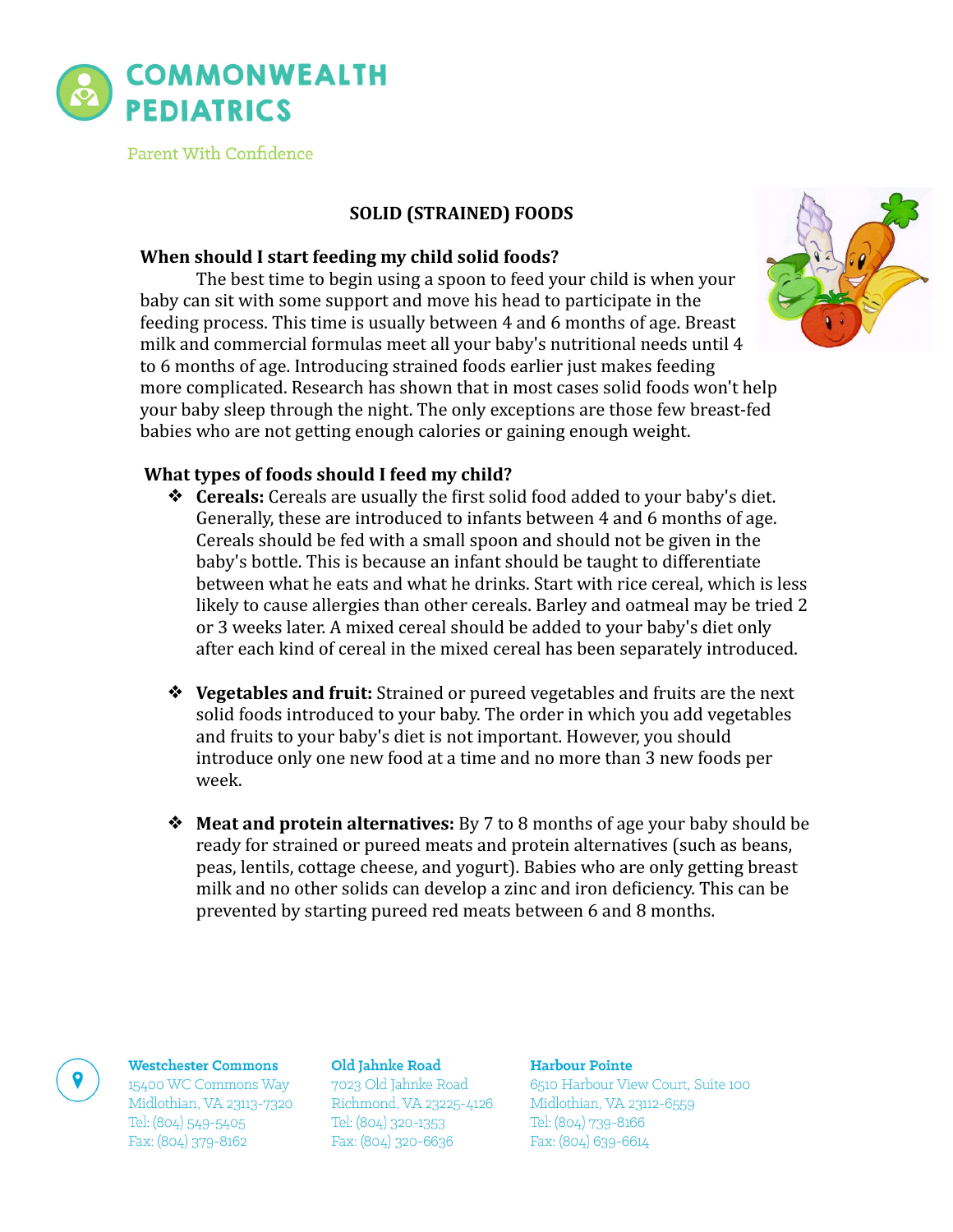

Parent With Confidence

**◆ Homemade Baby Foods** Between 8 and 12 months of age, introduce your baby to mashed table foods or junior foods (also called stage 3 foods). If you make your own baby foods in a baby-food grinder or electric blender, be sure to add enough water to get a consistency that your baby can easily swallow. For individual portions, pour these homemade baby foods into ice cube trays, freeze them, then remove them and store them in plastic freezer bags.

## **How much baby food should I give?**

Start with a few small spoonsful. At first your baby may just want a taste. Then gradually work up to larger portions. A good rule of thumb during the first year of life is 2 to 4 tablespoons (1 to 2 ounces) of each kind of food per meal. If your child is still hungry after finishing that amount, serve her more.

# Are there foods I should not feed my child?

Egg whites, wheat, peanut butter, fish, and orange juice may be more likely to cause allergies than other solid foods, but this is controversial. Avoid adding these foods to your baby's diet until 1 year of age, especially if your infant has other allergies. Also, avoid giving your child honey during the first year of life.

## How do I spoon feed my child?

Place food on the middle of the tongue. If you place it in front, your child will probably push it back at you. Some infants get off to a better start if you place the spoon between their lips and let them suck off the food.

Some children constantly bat at the spoon or try to hold it while you are trying to feed them. These children need to be distracted with finger foods or given another spoon to hold. By the time they are 1 year old, most children want to try to feed themselves and can do so with finger foods.

By 15 to 18 months of age, most children can feed themselves with a spoon and no longer need a parent's help to eat.

## **When can my child have finger foods?**

Finger foods are small, bite-size pieces of soft foods. They can be introduced between 9 and 10 months of age or whenever your child develops a pincer grip. Most babies love to feed themselves. Since most babies will not be able to feed themselves with a spoon until 15 months of age, finger foods keep them actively involved in the feeding process. Good finger foods are dry cereals (Cheerios, Rice Krispies, etc.), slices of cheese, pieces of scrambled eggs, slices of canned fruit

### **Westchester Commons**

15400 WC Commons Way Midlothian, VA 23113-7320 Tel: (804) 549-5405 Fax: (804) 379-8162

#### Old Jahnke Road

7023 Old Jahnke Road<br>Richmond, VA 23225-4126 Tel: (804) 320-1353 Fax: (804) 320-6636

## Harbour Pointe

6510 Harbour View Court, Suite 100 Midlothian, VA 23112-6559 Tel: (804) 739-8166 Fax: (804) 639-6614